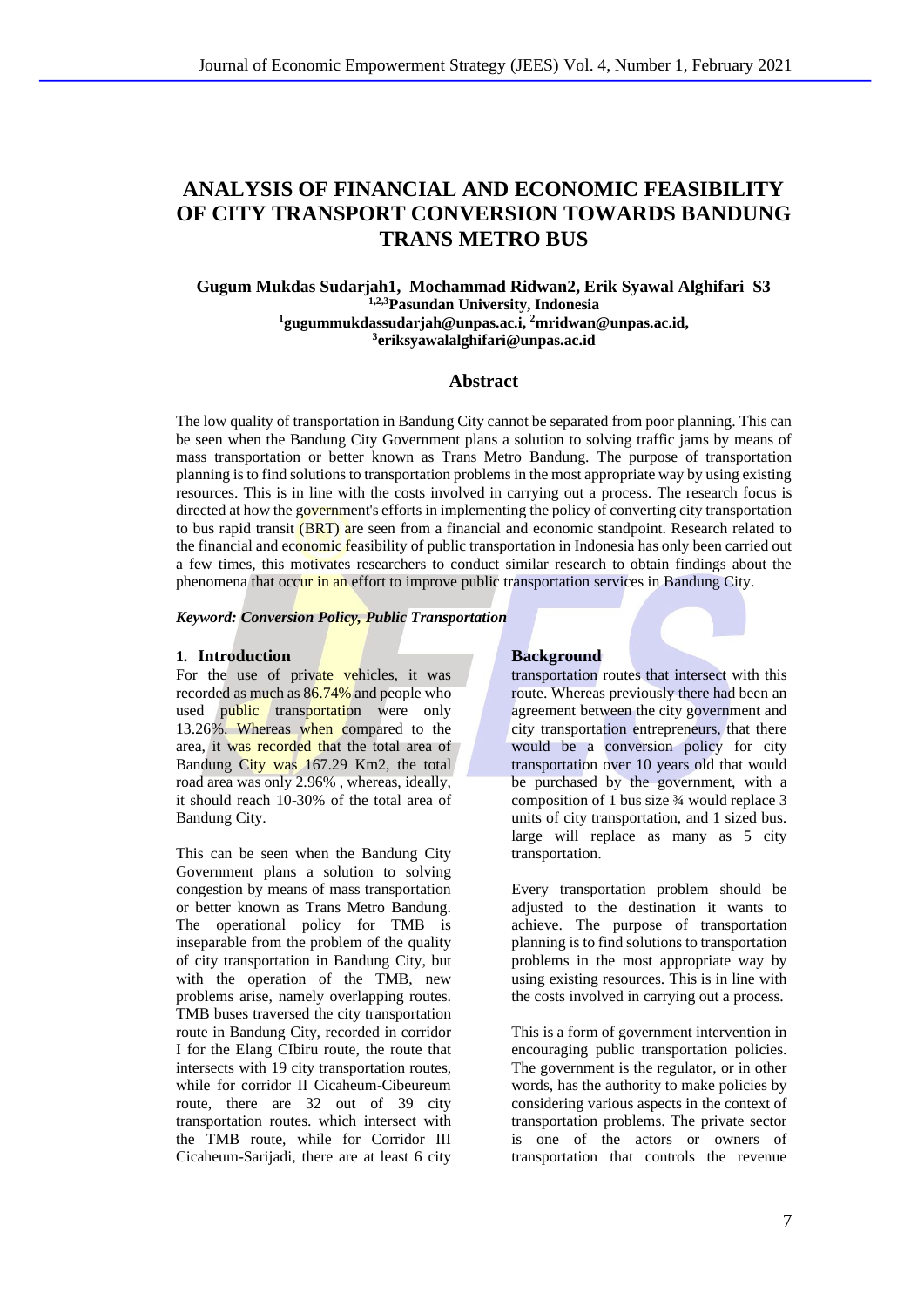sector and the operation of transportation, has an impact on the environment, and is a producer as well as a provider that sells environmentally friendly technology (Aminah, 2006).

The research focus is directed at how the government's efforts in implementing the policy of converting city transportation to bus rapid transit (BRT) are seen from a financial and economic standpoint. Research related to the financial and economic feasibility of public transportation in Indonesia has only been carried out a few times, this motivates researchers to conduct similar research to obtain findings about the phenomena that occur in an effort to improve public transportation services in Bandung C.

#### **Formulation of the problem**

Researchers formulate several problems as follows:

- 1) How much benefit can be obtained from converting city transportation to TMB buses in corridor III.
- 2) How much is the cost of converting city transportation into TMB Bus in corridor III.
- 3) What is the financial and economic feasibility of converting city transportation to TMB Bus in corridor III

## **Research purposes**

The aim of this study

- 1) Analyze descriptively the benefits that can be obtained from the conversion of city transportation to TMB buses in corridor III.
- 2) Analyze descriptively the costs that must be incurred from the conversion of city transportation into TMB buses in corridor III.
- 3) Analyze the financial and economic feasibility of converting city transportation into TMB buses in corridor III.

## **Public Transportation**

Definition of Transportation Transportation can be defined as a process of movement or movement of people or goods from one place to another by using a particular system for a specific purpose or purpose. Activities Human activities in meeting their needs

cause them to move and relate to one another.

Transportation is a means of moving people or goods from one place to another. The process can be carried out using means of transportation in the form of a vehicle or without a vehicle. The definition of passenger public transportation includes city transportation, railroad, water transportation and air transportation.

Public Passenger Transportation is mass in nature so that transportation costs can be passed on to more people or passengers which causes the cost per passenger to be kept as low as possible. This similarity is achieved by means of collection at terminals and / or stops. Mass public transportation or masstransit has a fixed route and departure schedule.

Public transportation plays a role in meeting human needs for increased movement or mobility, to move from one place to another which is close, medium or far away. Public transport also plays a role in traffic control, fuel or energy savings, as well as regional planning & development. (Warpani, 1990).

## **1. Transportation function**

In principle, the function of transportation is to link people to land use, tie activities to activities and provide space and time uses for the commodities needed. With this transportation, people can move from one place to another that has different land uses, for example from settlements to workplaces, recreation areas and others. Furthermore, the relationship must be a series related to each other and this function is performed by this transport.

## **2. Travel Behavior**

Travel behavior is influenced by time / season. At certain times the amount of demand for transportation services increases and at certain times decreases, both in terms of a period of one day or one year. In general, peak traffic occurs in the morning and evening, when people usually go to and from work or school. The community using transportation services consists of two groups, namely the choice group and the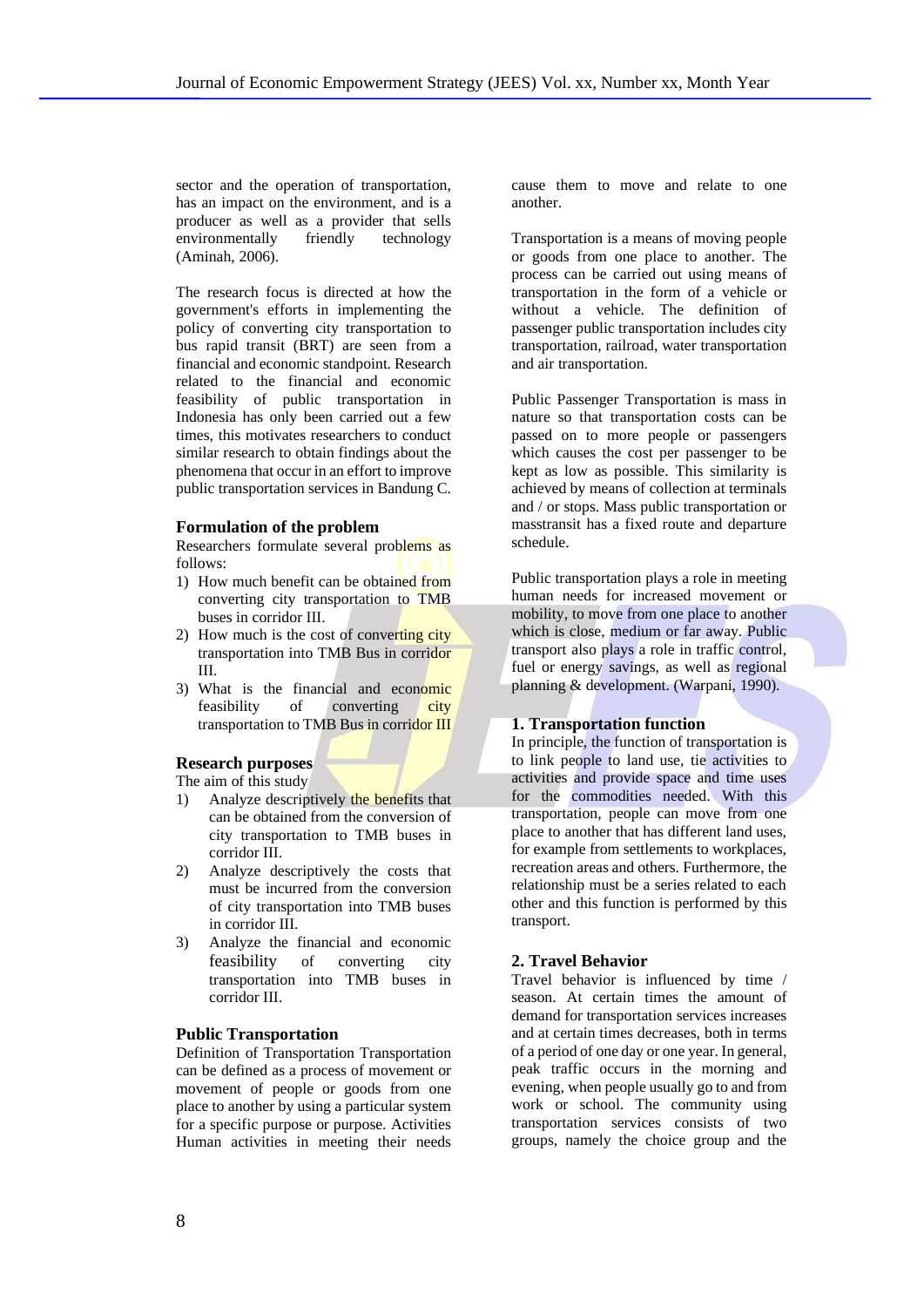captive group. The captive group consists of people who have only one choice of mode.

## **3. Request for Transportation Services**

Demand for transportation services is a derivative demand, meaning that a demand arises from another demand. For example, on every working day workers go to work, this raises the demand for transportation services to get to their workplaces which are differentiated because of differences in location between workplaces and places of residence. Public vehicles have difficulty competing with private vehicles that serve door to door.

#### **4. Vehicle Operating Costs**

Definition of Costs According to Morlok, the definition of transportation costs is differentiated on to whom the costs are charged.

## **5. Vehicle Operating Costs (BOK)**

Variables that are considered important in calculating vehicle operating costs are (Tamin, 1998): 1. Fixed Costs 2. Variable Costs 3. Asset Ownership Costs

## **6. Definition of Fixed Costs and Variable Costs**

Transportation can be divided into fixed costs and variable costs. Fixed costs are costs whose magnitude does not change with changes in the output of an operation.

## **Financial and Economic Feasibility Analysis**

Rangkuti, explained that a business and investment feasibility study is a feasibility analysis of whether a project can be implemented or not. Where the projects analyzed are in the form of business projects or investment projects with half business and half social goals, such as toll road construction investment projects, industrial estates, terminals, and various other investment projects.

According to Soeharto, the financial aspect is the main aspect that concerns the comparison between spending money and returns in a project. As part of the financial

aspect assessment, cash flow is used as a model.

In financial analysis, market prices are always used to find the true value of goods or services where in this analysis the emphasis is on the private return of several components such as costs, income and interest rates or the amount of money value associated with the benefits invested.

According to Suad, in the financial analysis of the operation of a transportation business, there are several criteria used in determining whether an investment proposal is accepted or not. In all these criteria, both benefits and costs are expressed in present value and each of these criteria certainly has its advantages and disadvantages.

Meanwhile, economic analysis is an analysis that looks from the point of view of the economy as a whole as a result of investment activities in the transportation sector.

## **2. Method Research Stages**

The method used in this research is to use the benefit cost ratio method, which is one of the methods often used in the initial evaluation stages of investment planning or as an additional analysis in order to validate the results of evaluations that have been carried out by other methods. The stages carried out refer to the framework of activities in this study beginning with conducting a preliminary study, literature study, data identification and planning analysis methods. After the data is obtained, it is followed by data tabulation to determine business income and business costs. Then determined the growth rate for the business.

## **Observed / Measured Variables**

The variables used in this study consist of costs and benefits as follows

### **Cost Aspects**

Vehicle operating costs are defined as the costs of all factors associated with operating a vehicle under normal conditions for a particular purpose. The components of vehicle operating costs are divided into 3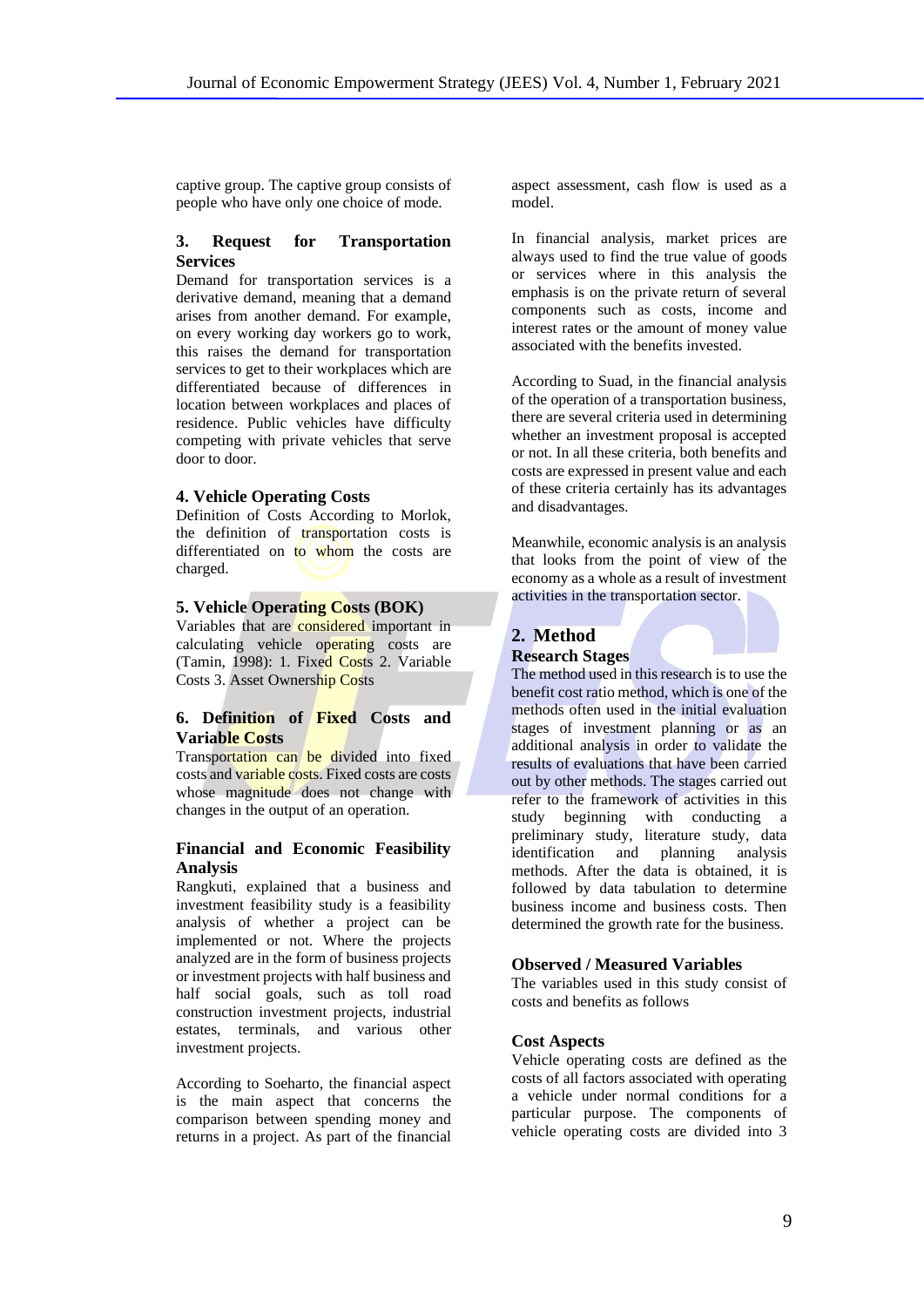groups, namely fixed costs, variable costs and overhead costs.

- **1. Fixed Costs (Standing Cost) Fixed costs are costs that are fixed without depending on the volume of production that occurs. These fixed costs can be grouped as follows:**
- a) Vehicle capital costs (BM): Most of the intercity transportation entrepreneurs in the province choose the vehicle ownership system in the credit system along with the interest that must be paid in a certain period of time. This credit payment is made by paying a certain amount and is fixed every year where there are repayments of both interest and principal at once. To calculate the repayment of the cost of capital for a vehicle, the formula for the Capital Recovery Factor is used, namely:

$$
CRF = \frac{i(1+i)^n}{(1+i)^n - 1}
$$

……………… (1)

Where: CRF = Capital Recovery Factor i  $=$  Interest rate per year n  $=$  credit period.

b) Depreciation costs (BP) Depreciation costs are costs incurred for depreciating the value of a vehicle due to reduced economic life. Depreciation expense can be treated as a component of fixed cost, if the life of the vehicle is calculated based on time. To calculate depreciation expense, the first thing to do is determine the price of the vehicle. Depreciation expense can be calculated as follows:

$$
D = \frac{(P - L)}{n} \quad \dots \dots \dots \dots \dots (2)
$$

Where:  $D =$  depreciation per year  $P =$ new vehicle price  $L =$  vehicle residual value  $n =$  economic age

c) Licensing and administration fees (BPA) Annual vehicle permits are charged to each vehicle, where the amount of permit has been determined by the government based on size and year of manufacture, this fee consists of vehicle registration fees, route permits, business permits, inspection fees (KIR) and motor vehicle tax fee (PKB)

- d) Insurance costs (BA) are the costs of accident insurance paid to an insurance company.
- **2. Variable Costs (Running Cost) Variable costs are costs incurred when the vehicle operates. The cost components included in this variable cost are:**
- a) Cost of Fuel (BBM)
- b) Tire Usage Fee (PB)
- c) Vehicle Maintenance and Repair Costs (PP)
- d) Driver Income Fee (PS)
- e) Terminal Retribution Fee (BR)
- **3. Overhead Costs Some researchers do it in 2 (two) ways, namely:**
- a) Calculating 20-25% of total fixed costs and variable costs.
- b) Calculating overhead costs in detail, namely calculating overhead costs that need to be regularly monitored by vehicle owners. So total overhead costs (IDR / year):  $BOV = (BT + BV) \times 22.5\%$ ……………… (3) Where:  $BOV = Overhead Costs$  BT = Fixed Costs BV = Variable Costs or Variable Costs

#### **Benefits Aspects**

Aspects of benefits in the field of transportation Public transport regulation is an attempt to create an orderly, fast and precise movement of public transport that will benefit all parties.

#### **Research design**

In the initial stage, identification of the background and formulation of the problem in the research that will be carried out is identified, with reference to the objectives of the research. The next stage is to identify the aspects of costs in the conversion of city transport by TMB buses, in addition to identifying the aspects of benefits. This activity is carried out by conducting an institutional survey of the related SKPD, this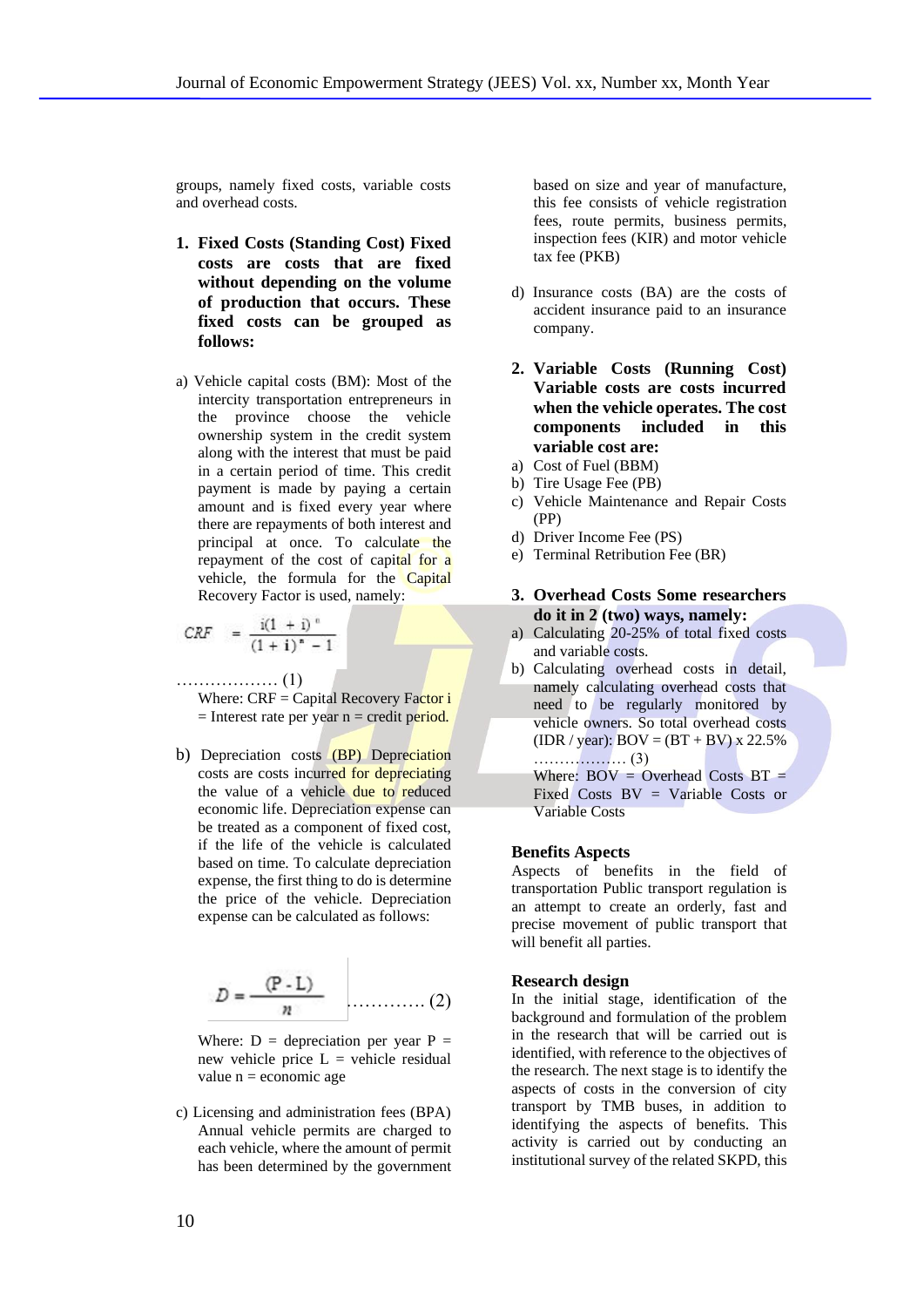effort is carried out by collecting secondary data, while other activities are conducting interviews with resource persons as a form of strengthening the need for data to be generated, besides that this activity is also carried out to update the policies. policies in force in the city of Bandung in an effort to accelerate public transportation policies.

The final stage of this activity is to analyze the impact of the conversion of city transportation to TMB buses.

## **Data Collection and Analysis Techniques**

## **1. Data collection technique**

As stated in the research phase above, the data used are secondary data through institutional surveys to SKPDs related to the implementation of urban transport conversion policies with TMB.

## **2. Data analysis**

The data obtained from the results of this study were analyzed using financial and economic feasibility analyzes, so that in the end a conclusion will be obtained to answer the questions from the research conducted.

# **3. Result and Discussion Result**

## **1. Bandung City Area Description**

Bandung is the largest metropolitan city in West Java as well as the provincial capital. Based on the latest BPS data, the total population of Bandung City in 2012 was 2,455,517 with a male population composition of 1,230,615 and a female population of 1,209,395. In 2010, the population decreased slightly and then increased again. With an area of about 16,730 ha, the population density of Bandung City in 2008 was 142 people / ha, increasing to 147 people / ha in 2012.

When compared with the area of each subdistrict, the most densely populated area is Kecamatan Bojongloa Kaler with a population density of 38,983 people / km2.

This population growth is not only due to high fertility, but also due to population growth in migration, where there is an inmigration that is greater than outgoing migration, or in other words, the population who comes is more than the population who leaves Bandung.

Based on the composition of the population of Bandung City according to gender, it was relatively balanced during the 2011-2012 period, where the percentage of the male population was 50.75% and the female population was 49.25%. The number of productive age is relatively large. This means that the population who will receive primary and secondary education in the next 5-10 years will increase.

## Bandung City Economic Structure

The economic structure of Bandung City, between 2008-2012, can be seen that the largest contribution came from the trade, hotel and restaurant sector, which reached an average of 40.8%. Therefore, in general, the economic structure of the city of Bandung is dominated by the tertiary sector or given more from the service sector.

Apart from experiencing growth, the trade, hotel and restaurant sector also contributes to the economy of Bandung City. This is in accordance with the function of Bandung as a collective and distributive city.

In 2016 the economy of the city of Bandung grew by 7.79% or was still above the 2016 West Java Province economic growth rate (LPE), which was in the range of 6.23%. This shows that the city of Bandung is still one of the important sources of economic growth at the regional and national levels. The high rate of economic growth in Bandung City when compared to the province and the national level, is influenced by the city's function as a destination for family tourism, shopping and culinary delights every weekend, as well as the development of creative industries that support the city's economy and people's livelihoods.

The distribution of sub-districts that have a high economic growth rate is shown in Figure 3.1, with a large number of basic sectors in West Java Province. This indication of the welfare of the community can be shown by the per capita income of the City of Bandung which shows significant progress. In 2008, per capita income reached Rp. 11.77 million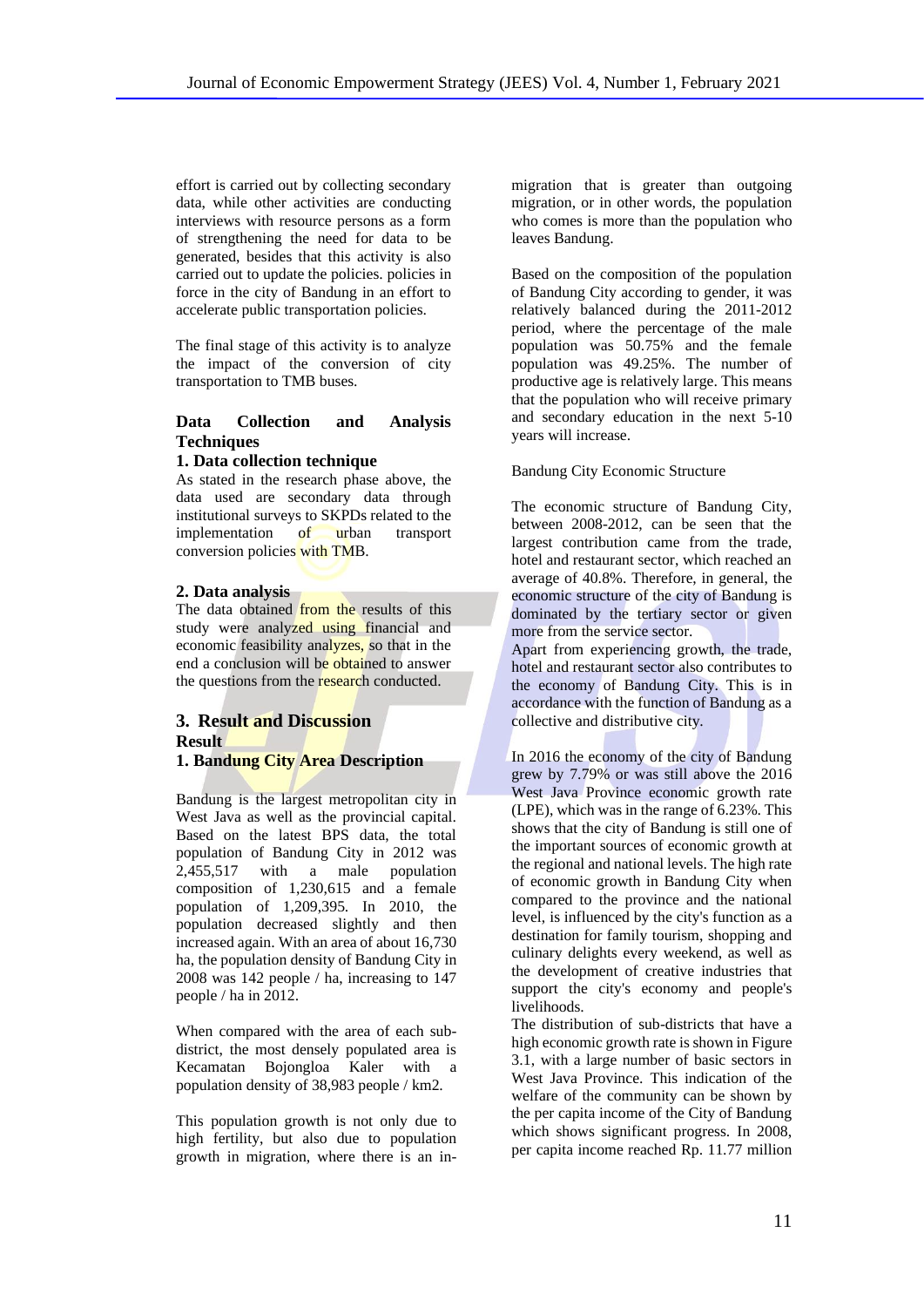/ person, and in 2012 it experienced a significant increase to Rp. 15.35 million / person.

Using SUSENAS data, it can be shown that the increase in income inequality in the city of Bandung in the 2007 to 2012 period is among the highest in Indonesia. If in 2007, Bandung's Gini index (a measure of standard income inequality) was 0.37, in 2012 it increased to 0.47. This is higher than the national average of 0.41 (Arief Anshory Yusuf, Pikiran Rakyat, 8 January 2014). Based on these data, the City of Bandung is one of them

Cities with gaps or having a fairly high income gap between upper class and lower middle class people.

Apart from the high rate of economic growth, the city of Bandung has also experienced a very rapid increase in inequality. In fact, Bandung's rapid economic growth has been accompanied by a very high increase in inequality. If the income growth caused by the economic growth is uneven and is enjoyed by only a handful of people, the average household consumption expenditure will also tend to grow more slowly. The Gini index or Gini coefficient is one of the common measures for the distribution of income or wealth that shows how evenly income and wealth are distributed among the population.

A value of 0 shows a very even distribution, where everyone has the same amount of income or wealth. A value of 1 represents a perfectly unequal distribution where one person has everything and everyone else has nothing. Using SUSENAS data, it can be shown that the increase in income inequality in the city of Bandung in the 2007 to 2012 period is among the highest in Indonesia. This is higher than the national average of 0.41.

## **4. Conclusion**

The provisional conclusions in this activity are as follows:

1. The people of Bandung, as a pluralistic society with varying income levels, prioritize using private vehicles, as a result of the community movement pattern.

- 2. The quality of public transportation in Bandung City does not have clear standardization.
- 3. The Damri transportation mode intersects with the TMB mode in 3 corridors

## **5. References**

- Banister, David and Joseph Berechman. 2003. Transport investment and economic development. London: UCL Press.
- Boardman, Anthony E., David H. Greenberg, Aidan R. Vining and David L.
- California Department of Transportation. 2006. "Benefit-Cost Analysis." Retrieved
- Cambridge Systematics Inc. 1998. "Economic Impact Analysis of Transit Investments: Guidebook for Practitioners." Transport Cooperative Research Program Report No. 35. Washington, DC: National Academy Press.
- Carson, Richard. 2000. "Contingent Valuation: A User's Guide." Environmental Science and Technology, 34 (8): 1413-1418. Retrieved November 2006 from http://acsinfo.acs.org/cgibin/jtextd?esthag/34/8/html/es990728j. html.
- FSTPT ITB. 1999. Studi Evaluasi Tarif Angkutan Umum dan Analisis Ability to Pay (ATP) dan Willingness to Pay (WTP) di DKI Jakarta. Bandung : Kelompok Bidang Keahlian Rekayasa Transportasi Jurusan Teknik Sipil.
- Kasus di Kota Bandung, Tersedia pada : http://digilib.itb.ac.id/gdl.php?mod=bro wse&op=read&id=jbptitbpp-gdl-grey-1995-09ofyarzta-
- Rahman, Rahmatang. Analisa Biaya Operasi Kendaraan (Bok) Angkutan Umum Antar Kota Dalam Propinsi Rute Palu – Poso. Jurnal Rekayasa dan Manajemen Transportasi. 2012.Universitas Tadulako.
- Sriastuti, D.A.N. 2010. Analisis Kelayakan Finansial Pengoperasian Angkutan Antar Jemput Siswa Sekolah pada Koridor Jalan Gunung Agung Denpasar. Denpasar: Program Magister Program